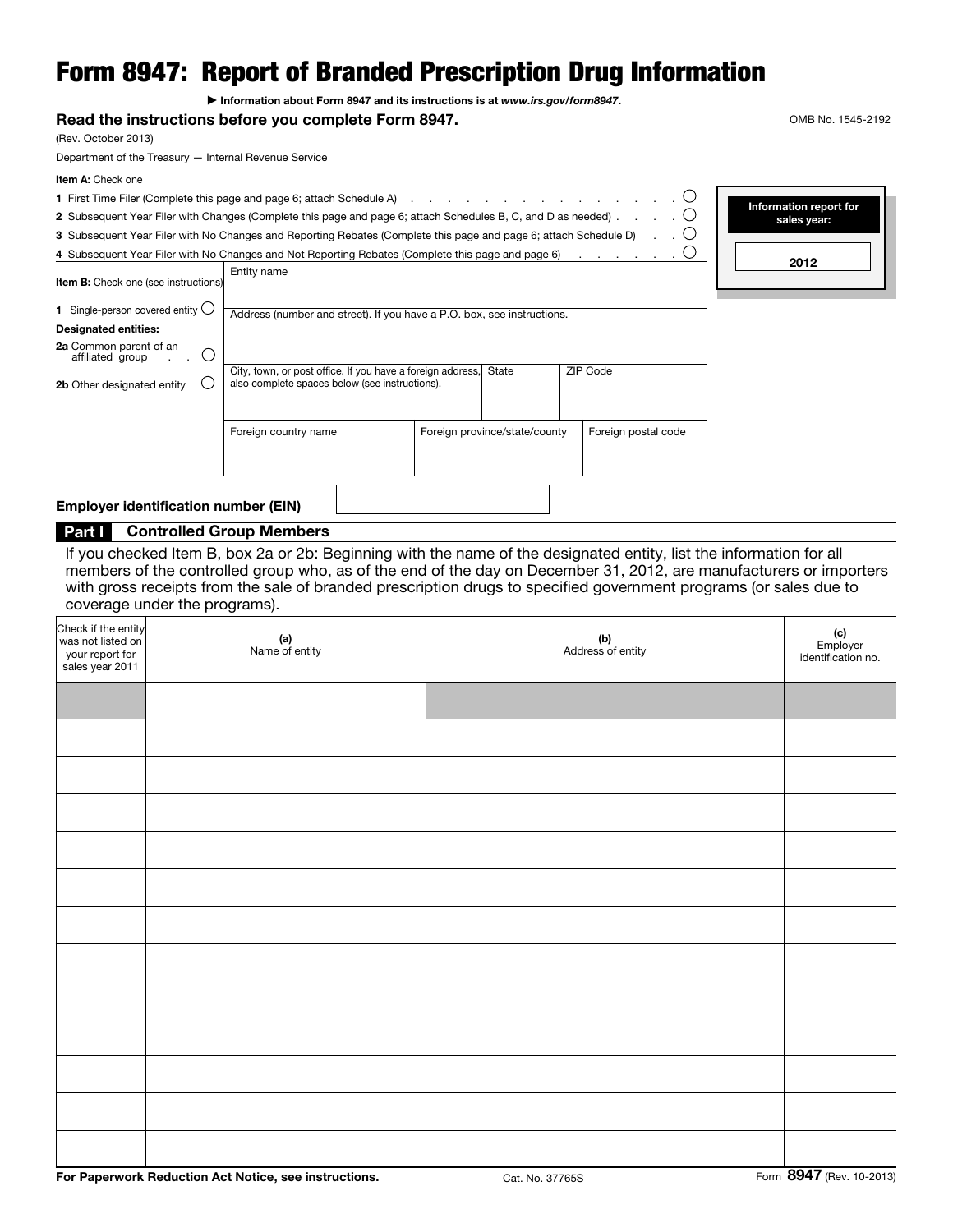| Page $\mathbb Z$ |
|------------------|
|                  |

# Schedule A Branded Prescription Drug Information – First Time Filers Only (see instructions)

Entity name

|                                             |              |                                                                                            |                                                                                                         | If you have more National Drug Codes (NDCs) to report than can be shown on this                                                  |                                                                                                |
|---------------------------------------------|--------------|--------------------------------------------------------------------------------------------|---------------------------------------------------------------------------------------------------------|----------------------------------------------------------------------------------------------------------------------------------|------------------------------------------------------------------------------------------------|
| <b>Employer identification number (EIN)</b> |              |                                                                                            |                                                                                                         | page, complete and attach as many Schedules A as you need to list them all,<br>numbering each page (for example, Page A1 of A5). | Page __ of                                                                                     |
|                                             |              |                                                                                            |                                                                                                         |                                                                                                                                  |                                                                                                |
| (a)<br>Controlled group member<br>EIN       | $(b)$<br>NDC | (c)<br>Medicaid state supplemental<br>rebate amount, if applicable<br>(if none, enter -0-) | $(\mathsf{d})$<br>Latest tax year section<br>45C orphan drug credit<br>allowed, if applicable<br>(уууу) | (e)<br>Name of section 45C orphan drug, if applicable                                                                            | $(f)$<br>Date of FDA approval<br>for non-orphan drug marketing,<br>if applicable<br>(mmddyyyy) |
|                                             |              | \$<br>$\mathbf{r}$                                                                         |                                                                                                         |                                                                                                                                  |                                                                                                |
|                                             |              | \$                                                                                         |                                                                                                         |                                                                                                                                  |                                                                                                |
|                                             |              | \$                                                                                         |                                                                                                         |                                                                                                                                  |                                                                                                |
|                                             |              | \$                                                                                         |                                                                                                         |                                                                                                                                  |                                                                                                |
|                                             |              | \$                                                                                         |                                                                                                         |                                                                                                                                  |                                                                                                |
|                                             |              | \$                                                                                         |                                                                                                         |                                                                                                                                  |                                                                                                |
|                                             |              | \$<br>$\mathbf{r}$                                                                         |                                                                                                         |                                                                                                                                  |                                                                                                |
|                                             |              | \$                                                                                         |                                                                                                         |                                                                                                                                  |                                                                                                |
|                                             |              | \$                                                                                         |                                                                                                         |                                                                                                                                  |                                                                                                |
|                                             |              | \$                                                                                         |                                                                                                         |                                                                                                                                  |                                                                                                |
|                                             |              | \$                                                                                         |                                                                                                         |                                                                                                                                  |                                                                                                |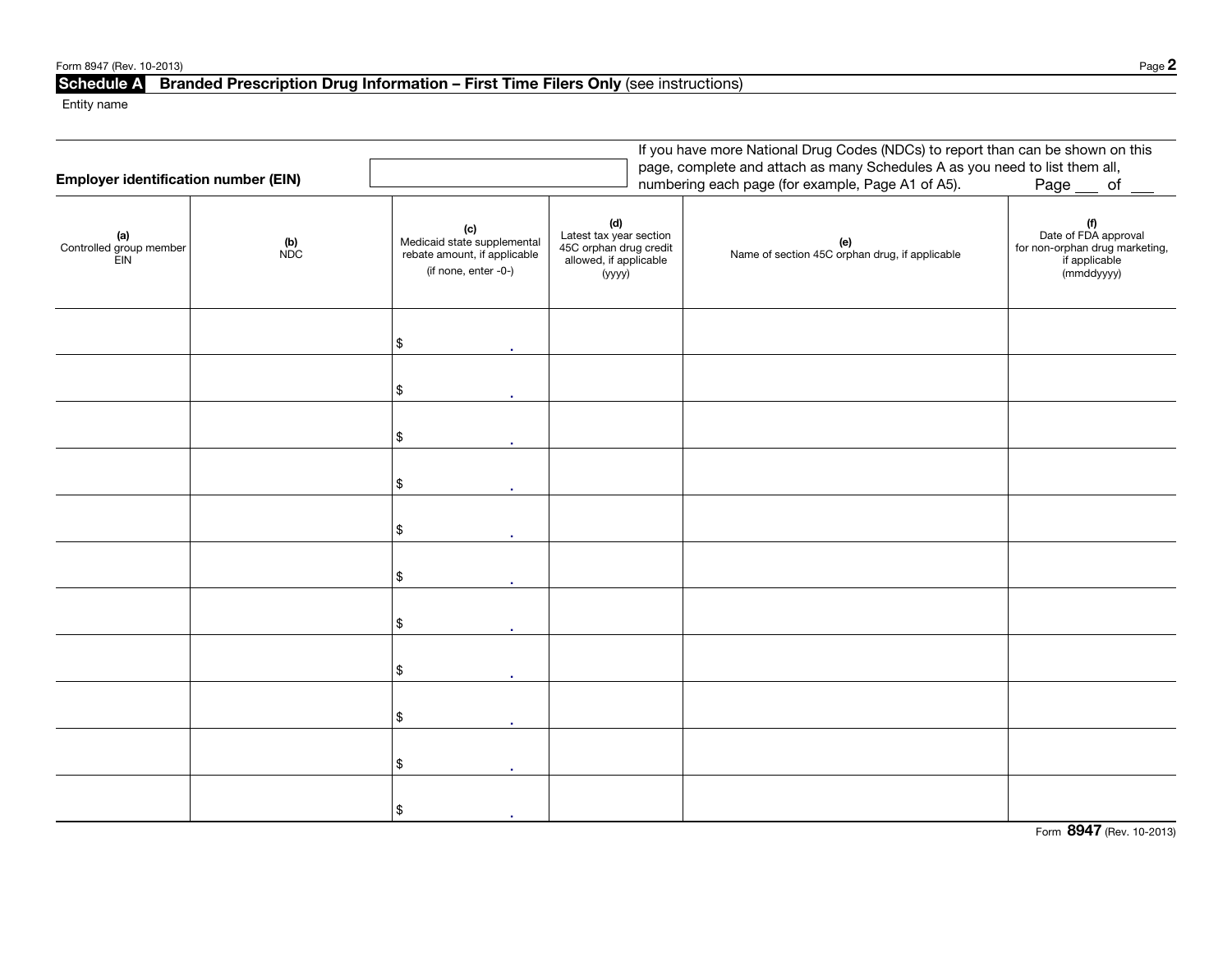# Schedule B Branded Prescription Drug Information NDC Additions and Deletions (see instructions)

Caution. Use Schedule B only for additions and deletions of National Drug Codes (NDCs) at the covered entity level. Do not report the movement of NDCs between members of the controlled group.

### Entity name

| <b>Employer identification number (EIN)</b> | If you have more NDC additions and deletions to report than can be shown on this<br>page, complete and attach as many Schedules B as you need to list them all,<br>numbering each page (for example, Page B1 of B5).<br>Page |
|---------------------------------------------|------------------------------------------------------------------------------------------------------------------------------------------------------------------------------------------------------------------------------|
| <b>Section   Additions</b>                  |                                                                                                                                                                                                                              |

| 1.9911010<br>(a)<br>Controlled group member<br>EIN                                                              | (b)<br>NDC additions | (c)<br>Medicaid state supplemental<br>rebate amount, if applicable<br>(if none, enter -0-) | (d)<br>Latest tax year section<br>45C orphan drug credit<br>allowed, if applicable<br>(уууу) |  | (e)<br>Name of section 45C orphan drug, if applicable |            | (f)<br>Date of FDA approval<br>for non-orphan drug marketing,<br>if applicable<br>(mmddyyyy) |
|-----------------------------------------------------------------------------------------------------------------|----------------------|--------------------------------------------------------------------------------------------|----------------------------------------------------------------------------------------------|--|-------------------------------------------------------|------------|----------------------------------------------------------------------------------------------|
|                                                                                                                 |                      | \$<br>٠                                                                                    |                                                                                              |  |                                                       |            |                                                                                              |
|                                                                                                                 |                      | \$                                                                                         |                                                                                              |  |                                                       |            |                                                                                              |
|                                                                                                                 |                      | \$                                                                                         |                                                                                              |  |                                                       |            |                                                                                              |
|                                                                                                                 |                      | \$                                                                                         |                                                                                              |  |                                                       |            |                                                                                              |
|                                                                                                                 |                      | \$                                                                                         |                                                                                              |  |                                                       |            |                                                                                              |
|                                                                                                                 |                      | \$<br>×.                                                                                   |                                                                                              |  |                                                       |            |                                                                                              |
|                                                                                                                 |                      | \$<br>٠                                                                                    |                                                                                              |  |                                                       |            |                                                                                              |
|                                                                                                                 |                      | \$<br>$\overline{\phantom{a}}$                                                             |                                                                                              |  |                                                       |            |                                                                                              |
| <b>Section II</b><br><b>Deletions</b>                                                                           |                      |                                                                                            |                                                                                              |  |                                                       |            |                                                                                              |
| Enter the NDC of any<br>branded prescription drug<br>you listed on your report for<br>sales year 2011 but is no | <b>NDC</b>           | <b>NDC</b>                                                                                 | <b>NDC</b>                                                                                   |  | <b>NDC</b>                                            | <b>NDC</b> |                                                                                              |
| longer applicable (see<br>instructions).                                                                        | <b>NDC</b>           | <b>NDC</b>                                                                                 | <b>NDC</b>                                                                                   |  | <b>NDC</b>                                            | <b>NDC</b> |                                                                                              |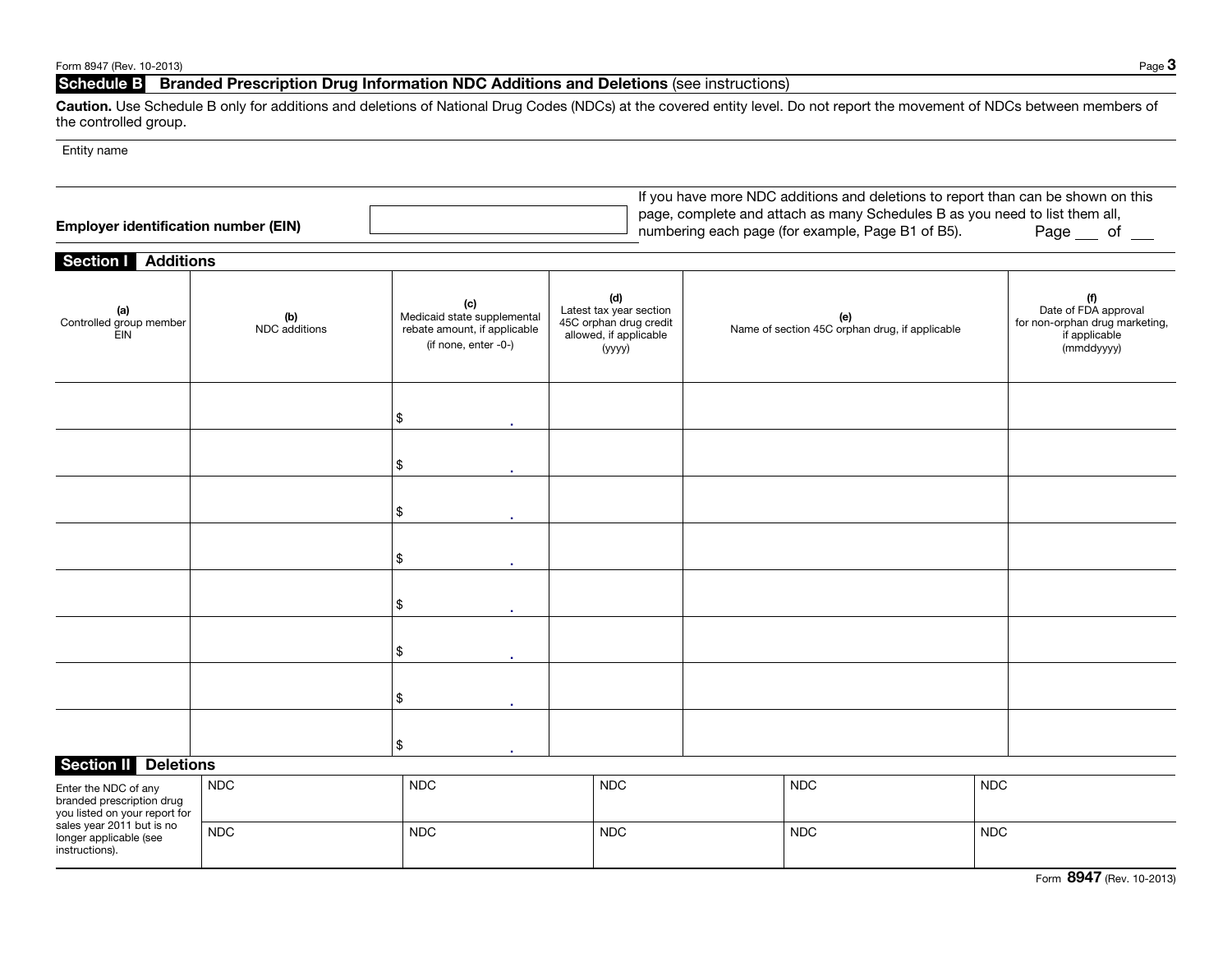### Schedule C Branded Prescription Drug Information Orphan Drug Changes–Previously Reported NDCs (do not include National Drug Codes (NDCs) or orphan drug information reported on Schedule B - see instructions)

Entity name

| <b>Employer identification number (EIN)</b> |              | If you have more orphan drug changes to report than can be shown on this page,<br>complete and attach as many Schedules C as you need to list them all, numbering<br>each page (for example, Page C1 of C5).<br>Page <i>__</i> of $\_\_$ |                                                       |                                                                                              |  |  |  |
|---------------------------------------------|--------------|------------------------------------------------------------------------------------------------------------------------------------------------------------------------------------------------------------------------------------------|-------------------------------------------------------|----------------------------------------------------------------------------------------------|--|--|--|
| (a)<br>Controlled group member<br>EIN       | $(b)$<br>NDC | (c)<br>Latest tax year section<br>45C orphan drug credit<br>allowed, if applicable<br>(уууу)                                                                                                                                             | (d)<br>Name of section 45C orphan drug, if applicable | (e)<br>Date of FDA approval<br>for non-orphan drug marketing,<br>if applicable<br>(mmddyyyy) |  |  |  |
|                                             |              |                                                                                                                                                                                                                                          |                                                       |                                                                                              |  |  |  |
|                                             |              |                                                                                                                                                                                                                                          |                                                       |                                                                                              |  |  |  |
|                                             |              |                                                                                                                                                                                                                                          |                                                       |                                                                                              |  |  |  |
|                                             |              |                                                                                                                                                                                                                                          |                                                       |                                                                                              |  |  |  |
|                                             |              |                                                                                                                                                                                                                                          |                                                       |                                                                                              |  |  |  |
|                                             |              |                                                                                                                                                                                                                                          |                                                       |                                                                                              |  |  |  |
|                                             |              |                                                                                                                                                                                                                                          |                                                       |                                                                                              |  |  |  |
|                                             |              |                                                                                                                                                                                                                                          |                                                       |                                                                                              |  |  |  |
|                                             |              |                                                                                                                                                                                                                                          |                                                       |                                                                                              |  |  |  |
|                                             |              |                                                                                                                                                                                                                                          |                                                       |                                                                                              |  |  |  |
|                                             |              |                                                                                                                                                                                                                                          |                                                       |                                                                                              |  |  |  |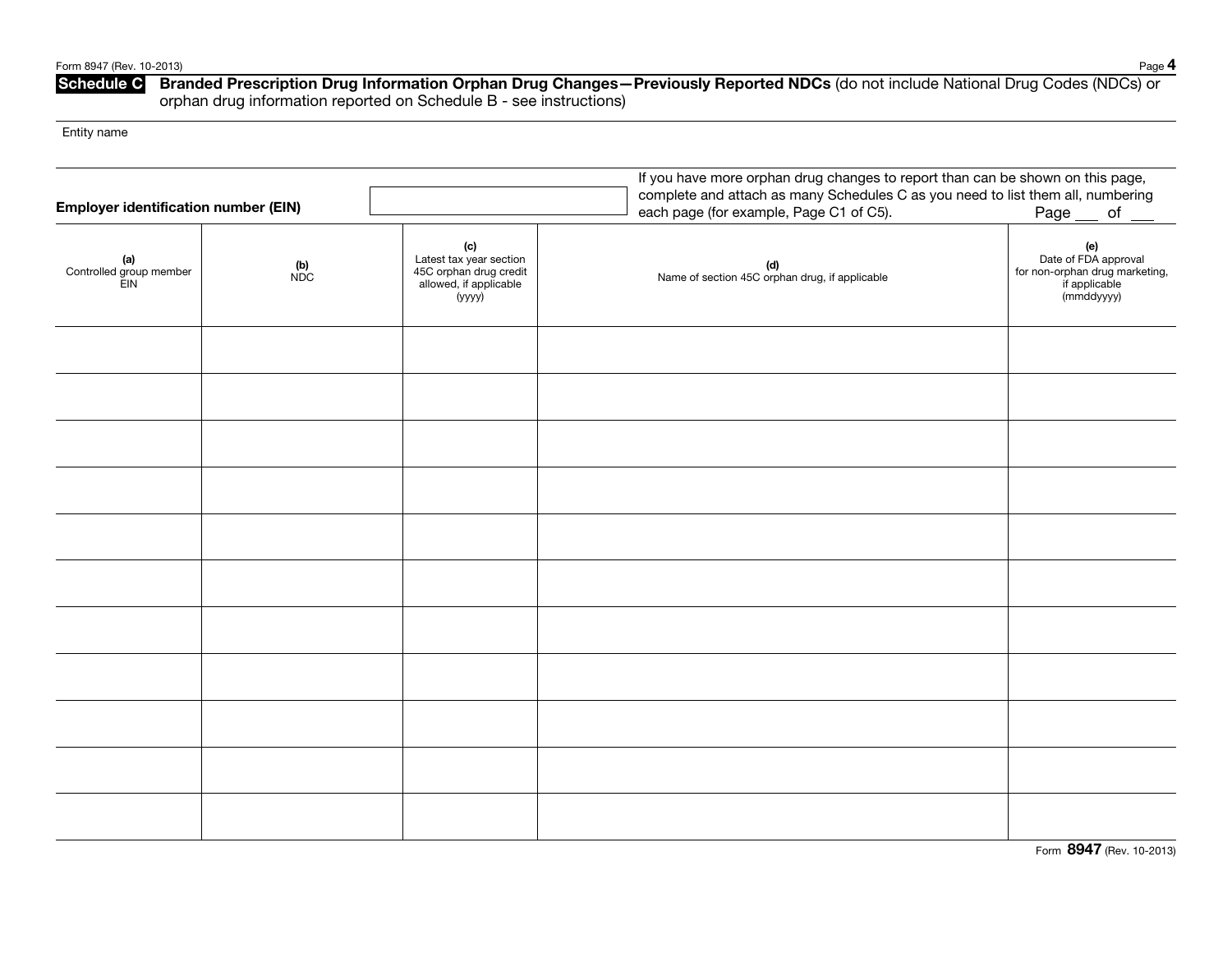#### Form 8947 (Rev. 10-2013) Page 5

### Schedule D Branded Prescription Drug Medicaid State Supplemental Rebates–Previously Reported NDCs (do not include National Drug Codes (NDCs) or rebate information reported on Schedule B) (see instructions)

Entity name

|                                             | If you have more rebate information to report than can be shown on this page, |  |                                                                                 |                                                                    |  |            |                                                                    |  |  |
|---------------------------------------------|-------------------------------------------------------------------------------|--|---------------------------------------------------------------------------------|--------------------------------------------------------------------|--|------------|--------------------------------------------------------------------|--|--|
| <b>Employer identification number (EIN)</b> |                                                                               |  | complete and attach as many Schedules D as you need to list them all, numbering |                                                                    |  |            |                                                                    |  |  |
|                                             |                                                                               |  | each page (for example, Page D1 of D5).                                         | Page<br>of                                                         |  |            |                                                                    |  |  |
| $(n)$<br>NDC                                | (b)<br>Medicaid state supplemental<br>rebate amount, if applicable            |  | $(n)$<br>NDC                                                                    | (b)<br>Medicaid state supplemental<br>rebate amount, if applicable |  | (a)<br>NDC | (b)<br>Medicaid state supplemental<br>rebate amount, if applicable |  |  |
|                                             | \$                                                                            |  |                                                                                 | \$                                                                 |  |            | \$                                                                 |  |  |
|                                             | $\frac{1}{2}$                                                                 |  |                                                                                 | $\frac{1}{2}$                                                      |  |            | \$                                                                 |  |  |
|                                             | \$                                                                            |  |                                                                                 | \$                                                                 |  |            | \$                                                                 |  |  |
|                                             | $\frac{1}{2}$                                                                 |  |                                                                                 | $\boldsymbol{\$}$                                                  |  |            | \$                                                                 |  |  |
|                                             | \$                                                                            |  |                                                                                 | \$                                                                 |  |            | \$                                                                 |  |  |
|                                             | \$                                                                            |  |                                                                                 | \$                                                                 |  |            | \$                                                                 |  |  |
|                                             | \$                                                                            |  |                                                                                 | \$                                                                 |  |            | \$                                                                 |  |  |
|                                             | \$                                                                            |  |                                                                                 | \$                                                                 |  |            | \$                                                                 |  |  |
|                                             | \$                                                                            |  |                                                                                 | \$                                                                 |  |            | \$                                                                 |  |  |
|                                             | \$                                                                            |  |                                                                                 | \$                                                                 |  |            | \$                                                                 |  |  |
|                                             | \$                                                                            |  |                                                                                 | \$                                                                 |  |            | \$                                                                 |  |  |
|                                             | \$                                                                            |  |                                                                                 | \$                                                                 |  |            | \$                                                                 |  |  |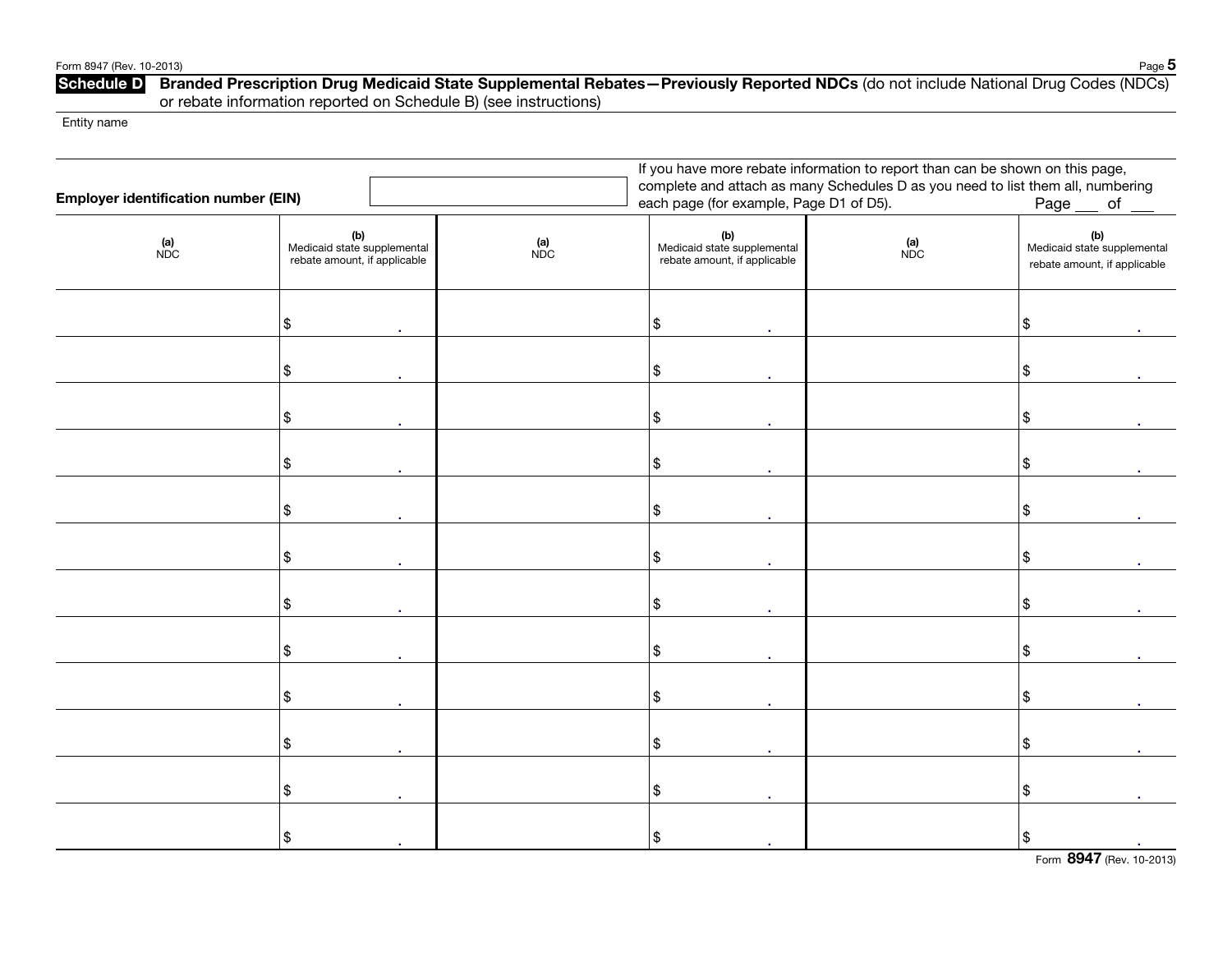#### Form 8947 (Rev. 10-2013) Page  $\bf{6}$

### Schedule E Summary of Form 8947

Entity name

|              | <b>Employer identification number (EIN)</b>                                                                                |
|--------------|----------------------------------------------------------------------------------------------------------------------------|
|              |                                                                                                                            |
| 1            | Total number of controlled group members, including the designated entity, from page 1, Part I                             |
| $\mathbf{2}$ |                                                                                                                            |
| 3            | Total Medicaid state supplemental rebate amounts from Schedule(s) A, column (c)                                            |
| 4            |                                                                                                                            |
| 5            | Total Medicaid state supplemental rebate amounts from Schedule(s) B, Section I, column (c)                                 |
| 6            |                                                                                                                            |
| 7            | Total NDCs from Schedule(s) C, column (b) $\cdots$ $\cdots$ $\cdots$ $\cdots$ $\cdots$ $\cdots$ $\cdots$ $\cdots$ $\cdots$ |
| 8            | Total NDCs from Schedule(s) D, column (a) $\ldots$ $\ldots$ $\ldots$ $\ldots$ $\ldots$ $\ldots$ $\ldots$ $\ldots$ $\ldots$ |
| 9            | Total Medicaid state supplemental rebate amounts from Schedule(s) D, column (b) (application of the control of             |

Part II Signature of Official Signing On Behalf of the Covered Entity (Single-Member, Common Parent of an Affiliated Group, or Other Designated Entity) and Consent by the Common Parent or Designated Entity (if applicable)

Under penalties of perjury, I declare that I have examined this report, including accompanying statements, and, to the best of my knowledge and belief, it is true, correct, and complete.

[If you checked Item B, box 2a or 2b, on page 1] I also declare that I identified myself as the common parent of an affiliated group or other designated entity (as per the instructions). I understand that the designated entity will receive IRS communications relating to the fee imposed by section 9008 of the Act and is to pay this fee to the IRS on behalf of the controlled group. Each entity that is a member of the controlled group is jointly and severally liable for this fee. I further declare that each entity in the controlled group identified on this report consents to the choice of the designated entity indicated on this report.

| Sign<br>Here |                                |      |                          |  |
|--------------|--------------------------------|------|--------------------------|--|
|              | Signature of official          | Date | Title                    |  |
|              | Print name of signing official |      | Daytime telephone number |  |

#### Alternate Contact Person Designee (see instructions)

Do you want to designate an employee to discuss this report with the IRS?

 $\bigcirc$  Yes, complete below.  $\bigcirc$  No

Designee's name Title

Phone <u>\_\_\_\_\_\_\_\_\_\_\_\_\_\_\_\_\_\_</u>

### Where To File

| Send Form 8947 to: Internal Revenue Service                          |                                                                                                                                                                                                                                                                               |  |  |  |  |  |
|----------------------------------------------------------------------|-------------------------------------------------------------------------------------------------------------------------------------------------------------------------------------------------------------------------------------------------------------------------------|--|--|--|--|--|
| 1973 Rulon White Boulevard                                           | Send the forms in a flat mailing (not folded). Do not staple, tear, or tape any of these forms. If                                                                                                                                                                            |  |  |  |  |  |
| Mail Stop 4916 (Branded<br>Prescription Drug Fee)<br>Ogden, UT 84404 | you are sending a large number of forms in conveniently sized packages, write your name on<br>each package and number the packages consecutively. United States postal regulations<br>require forms and packages to be sent by First-Class Mail. However, you may use private |  |  |  |  |  |
|                                                                      |                                                                                                                                                                                                                                                                               |  |  |  |  |  |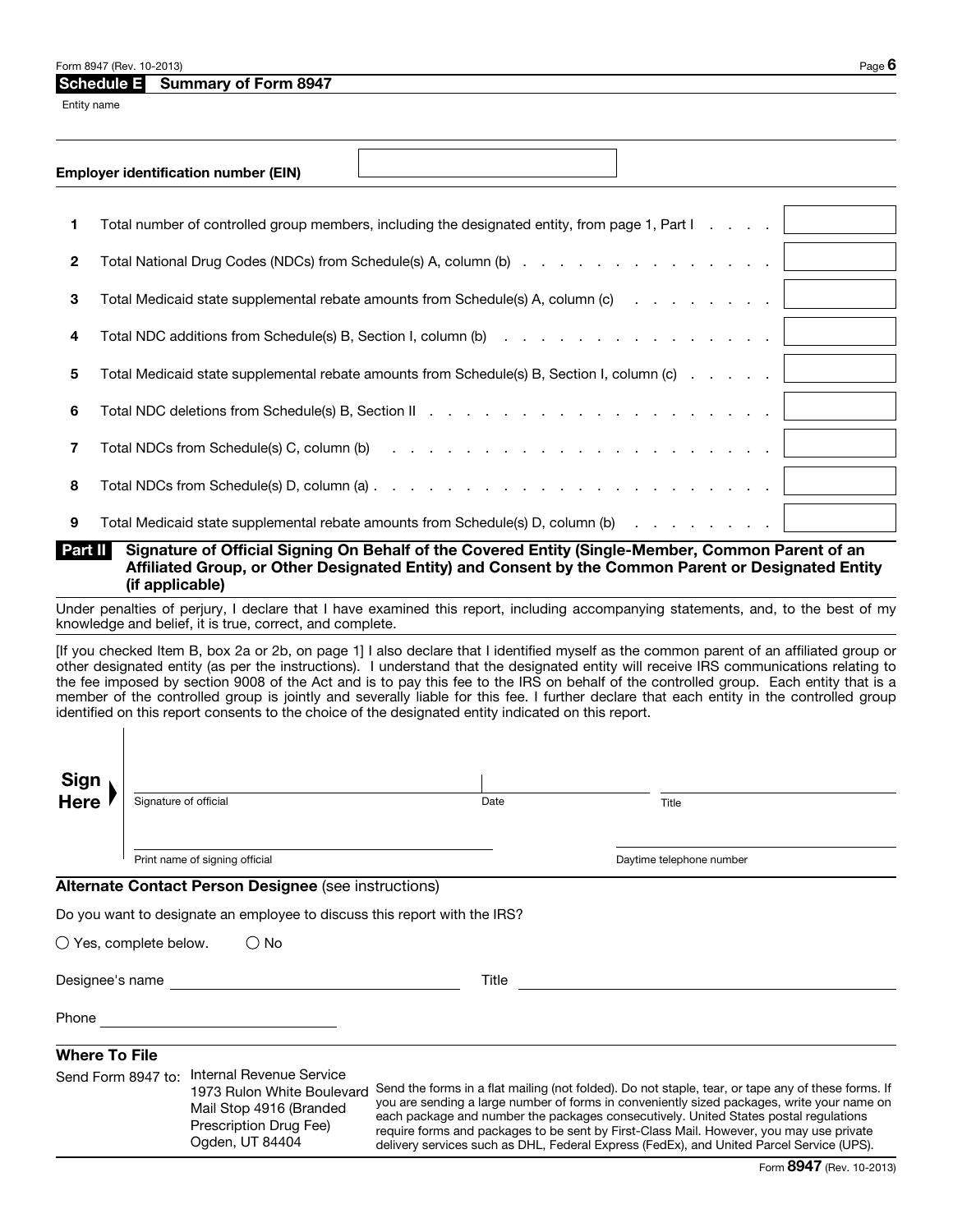Section references are to the Internal Revenue Code unless otherwise noted.

#### Future Developments

For the latest information about developments related to Form 8947 and its instructions, such as legislation enacted after they were published, go to *www.irs.gov/form8947.*

### What's New

For the 2012 sales year, you can file Form 8947 as a fillable PDF document.

# General Instructions

### Purpose of Form

Use Form 8947 to report the following information for branded prescription drugs sold by covered entities to specified government programs (or sales due to coverage under the programs) during sales year 2012.

- National Drug Codes (NDCs).
- Medicaid state supplemental rebate information.
- Section 45C orphan drug information.
- Designated entity and controlled group members information, if applicable.

The IRS will use the information you submit on Form 8947 to calculate the annual fee for branded prescription drug sales ("the fee"). The fee is imposed by section 9008 of Public Law 111-148 (Patient Protection and Affordable Care Act), as amended by Public Law 111-152 (Health Care and Education Reconciliation Act of 2010) (the "Act").

If you want to designate your employee to discuss your report with the IRS, check the "Yes" box on page 6, under *Alternate Contact Person Designee*. Also, enter the designee's name, title, and phone number.

If you check the "Yes" box, you are authorizing the IRS to call the designee to answer any questions that may arise and the designee to call the IRS with any questions related to the administration of the 2014 branded prescription drug fee year. You are also authorizing the designee to:

- Receive copies of IRS letters upon request,
- Respond to IRS letters, and
- Receive and provide information regarding the status of a payment or an amount due back to you.

For more information, see *Definitions* and *Item B. Covered Entity Information* below. Also, see Temporary Regulations sections 51.1T through 51.12T, and section 51.6302-1T.

### Who Files

Generally, each manufacturer or importer of branded prescription drugs with sales to specified government programs (or sales due to coverage under the programs) may submit Form 8947. Each entity that is treated as a single covered entity is requested to file one Form 8947, providing all requested information for each such manufacturing and reporting entity, as described in these instructions.

Schedules A, B, C, D, and E. All filers must complete page 1 and page 6, which includes Schedule E, Summary of Form 8947, and Part II, Signature of Official Signing On Behalf of the Covered Entity (Single-Member, Common Parent of an Affiliated Group, or Other Designated Entity) and Consent by the Common Parent or Designated Entity (if applicable).

First time filers must also attach Schedule A, Branded Prescription Drug Information—First Time Filers Only.

Subsequent year filers with changes to report must attach Schedule B, Branded Prescription Drug Information NDC Additions and Deletions, or Schedule C, Branded Prescription Drug Information Orphan Drug Changes—Previously Reported NDCs, or both.

### Completing Pages 1 and 6, and the Correct Schedule(s)

|                    | First time filer<br>(check Item A, box 1) | Subsequent year filer with<br>changes<br>(check Item A, box 2) | Subsequent year filer with no<br>changes, reporting rebates<br>(check Item A, box 3) | Subsequent year filer with no<br>changes, not reporting rebates<br>(check Item A, box 4) |
|--------------------|-------------------------------------------|----------------------------------------------------------------|--------------------------------------------------------------------------------------|------------------------------------------------------------------------------------------|
| Page 1             | <b>Yes</b>                                | Yes                                                            | Yes                                                                                  | Yes                                                                                      |
| Schedule A         | <b>Yes</b>                                | <b>No</b>                                                      | No                                                                                   | No                                                                                       |
| Schedule B         | No                                        | Yes, if NDC additions or<br>deletions (1), (2), (3)            | No                                                                                   | No                                                                                       |
| Schedule C         | No                                        | Yes, if orphan drug changes (1), (3)                           | No                                                                                   | No                                                                                       |
| Schedule D         | No                                        | Yes, if reporting rebates (1), (3)                             | Yes                                                                                  | No.                                                                                      |
| Schedule E         |                                           |                                                                |                                                                                      |                                                                                          |
| Schedule E, Line 1 | Yes, if Item B, box 2a or 2b,<br>checked  | Yes, if Item B, box 2a or 2b,<br>checked                       | Yes, if Item B, box 2a or 2b,<br>checked                                             | Yes, if Item B, box 2a or 2b,<br>checked                                                 |
| Schedule E, Line 2 | <b>Yes</b>                                | No                                                             | No                                                                                   | No.                                                                                      |
| Schedule E, Line 3 | Yes                                       | No                                                             | No                                                                                   | No                                                                                       |
| Schedule E, Line 4 | No                                        | Yes, if Schedule B attached                                    | No                                                                                   | No                                                                                       |
| Schedule E, Line 5 | No                                        | Yes, if Schedule B attached                                    | No                                                                                   | No                                                                                       |
| Schedule E, Line 6 | No                                        | Yes, if Schedule B attached                                    | No                                                                                   | No.                                                                                      |
| Schedule E, Line 7 | No                                        | Yes, if Schedule C attached                                    | No                                                                                   | No                                                                                       |
| Schedule E, Line 8 | No                                        | Yes, if Schedule D attached                                    | Yes                                                                                  | No                                                                                       |
| Schedule E, Line 9 | No.                                       | Yes, if Schedule D attached                                    | Yes                                                                                  | No                                                                                       |
| Part II            | <b>Yes</b>                                | <b>Yes</b>                                                     | Yes                                                                                  | Yes                                                                                      |

(1) NDCs reported on Schedule B cannot be shown on Schedules C or D.

(2) On Schedule B, Section I, report as additions only NDCs that were not associated with the covered entity for the previous sales year.

(3) On Schedule B, Section II: Schedule C; or Schedule D, report only NDCs that were associated with the covered entity for the previous sales year.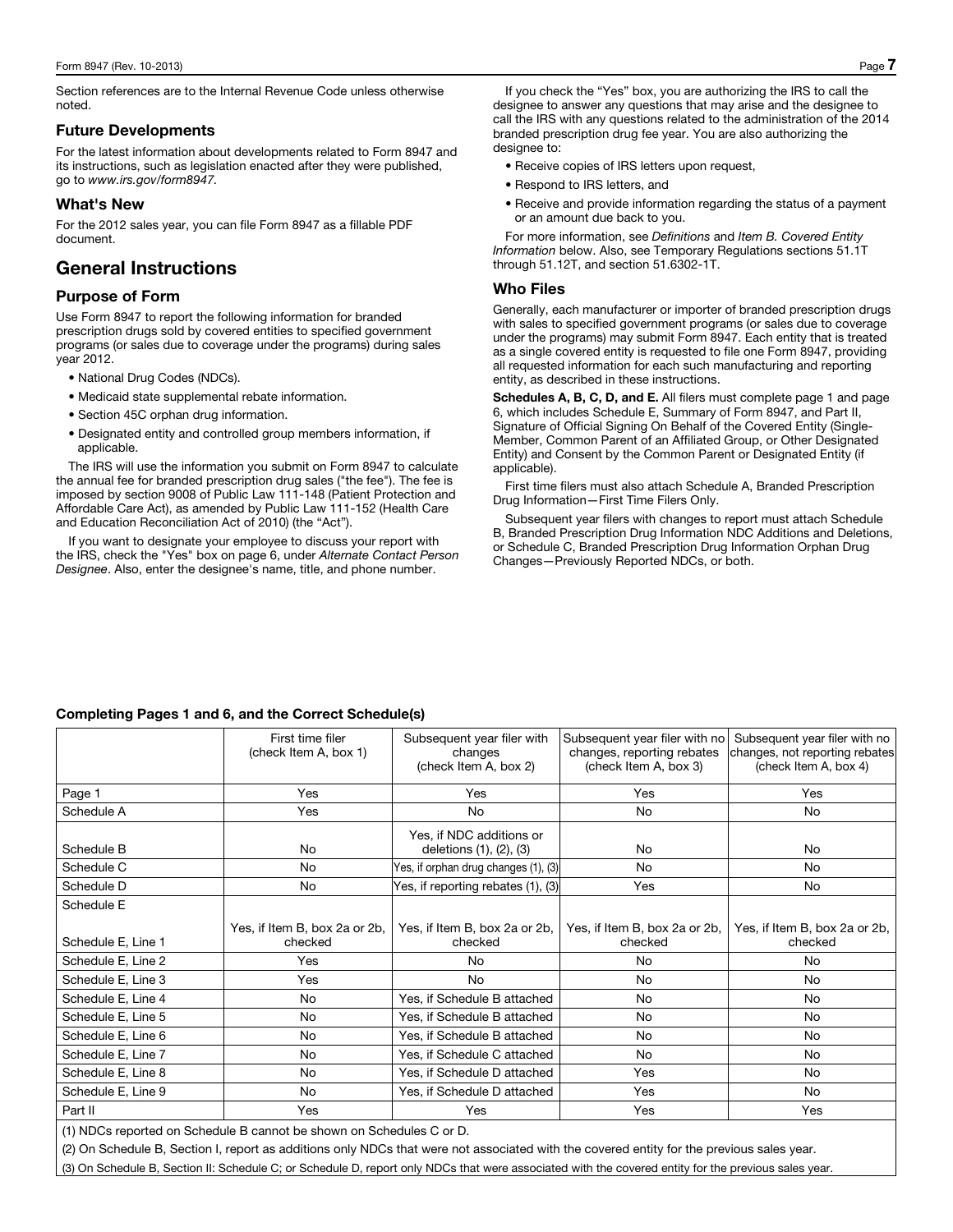Subsequent year filers reporting Medicaid state supplemental rebates for sales year 2012 drug sales must attach Schedule D, Branded Prescription Drug Medicaid State Supplemental Rebates—Previously Reported NDCs, to report NDCs and their Medicaid state supplemental rebates. See *Completing Pages 1 and 6, and the Correct Schedule(s)*  below.

#### When To File

File Form 8947 by November 1, 2013, to report sales year 2012 information.

### **Definitions**

For the definitions of covered entity, single-person covered entity, and designated entity, see *Item B. Covered Entity Information* under *Specific Instructions*.

Branded prescription drug sales. Branded prescription drug sales are sales of branded prescription drugs made to specified government programs (or sales due to coverage under the programs). A branded prescription drug is any prescription drug for which an application was submitted under section 505(b) of the Federal Food, Drug, and Cosmetic Act (21 U.S.C. 355(b)), or any biological product the license for which was submitted under section 351(a) of the Public Health Service Act (42 U.S.C. 262(a)). A prescription drug is any drug that is subject to section 503(b) of the Federal Food, Drug, and Cosmetic Act (21 U.S.C. 353(b)).

Branded prescription drug sales do not include sales of section 45C orphan drugs (defined below).

Specified government programs. Specified government programs under the Act are:

- The Medicare Part D program under part D of title XVIII of the Social Security Act;
- The Medicare Part B program under part B of title XVIII of the Social Security Act;
- The Medicaid program under title XIX of the Social Security Act;
- Any program under which branded prescription drugs are procured by the Department of Veterans Affairs;
- Any program under which branded prescription drugs are procured by the Department of Defense; and
- The TRICARE retail pharmacy program under section 1074g of title 10, United States Code.

Section 45C orphan drugs. Generally, branded prescription drug sales do not include sales of an orphan drug if any person claimed (and was allowed) a section 45C tax credit for the orphan drug on a return or claim for refund for any taxable year, and there has not been a final assessment or a court disallowance of the full section 45C credit taken for the drug.

Non-orphan drug marketing. However, a branded prescription drug is not treated as an orphan drug after December 31 of the year in which the drug or biological product was approved by the Food and Drug Administration (FDA) for non-orphan drug marketing, regardless of whether a section 45C credit was allowed for an orphan drug either before or after the non-orphan drug designation. Non-orphan drug marketing is marketing for any indication other than the treatment of the rare disease or condition for which the section 45C tax credit was allowed.

# Specific Instructions

## Item B. Covered Entity Information

Covered entity. A covered entity is any manufacturer or importer with gross receipts from branded prescription drug sales. A manufacturer or importer is the person identified in the Labeler Code of the NDC for the branded prescription drug. The NDC is an identifier assigned by the FDA to a branded prescription drug, as well as other drugs. The Labeler Code is the first five numeric characters of the NDC, or the first six numeric characters when the available five-character code combinations are exhausted.

For purposes of the Act, all persons treated as a single employer under sections 52(a), 52(b), 414(m), or 414(o) will be treated as one covered entity (an Act section 9008(d)(2) controlled group). A covered entity is either a single-person covered entity or a member of a controlled group. In applying the single employer rules, a foreign entity subject to tax under section 881 is included within a controlled group under section 52(a) or 52(b). A covered entity is treated as being a member of a controlled group if it is a member of the group at the end of the day on December 31, 2012. Also, a controlled group that is an affiliated group that filed a consolidated federal tax return for tax year 2012 ("affiliated group") will be treated as one covered entity.

Box 1. Check box 1 if you are a single-person covered entity. You must sign Part II on page 6.

Designated entity. Generally, the designated entity is one of the following.

- The common parent of an affiliated group.
- The member chosen to be the designated entity by the members of a controlled group that is not an affiliated group. If a controlled group does not select a designated entity, the IRS will select a member of the controlled group as the designated entity for the controlled group.

The designated entity is responsible for the following for the group.

- Filing Form 8947,
- Receiving IRS communications about the fee,
- Filing any necessary error report (as described in Temporary Regulations section 51.7T), and
- Paying the fee to the IRS.

Box 2a. Check box 2a if you are a common parent of an affiliated group. Also complete Part I, Controlled Group Members, giving the name, address, and EIN of only those members of the controlled group who, as of the end of the day on December 31, 2012, are manufacturers or importers with gross receipts from the sale of branded prescription drugs to specified government programs (or sales due to coverage under the program), listing the designated entity's name first. You must also sign Part II on page 6.

Box 2b. Check box 2b if you are the designated entity for a covered entity that is not an affiliated group. Also complete Part I, Controlled Group Members, giving the name, address, and EIN of only those members of the controlled group who, as of the end of the day on December 31, 2012, are manufacturers or importers with gross receipts from the sale of branded prescription drugs to specified government programs (or sales due to coverage under the program), listing the designated entity's name first. You must also sign Part II on page 6.

#### Name and Address

**Entity name.** If you checked box 1, enter the name of the single-person covered entity. If you checked box 2a or 2b, enter the name of the designated entity.

P.O. box. Enter your box number only if your post office does not deliver mail to your street address.

Foreign Address. Follow the country's practice for entering the postal code. In some countries the postal code may come before the city or town name. Enter the full name of the country using uppercase letters in English.

Third Party. If you receive your mail in care of a third party (such as an accountant or an attorney), enter on the street address line "C/O" followed by the third party's name and street address or P.O. box.

### Schedule A. Branded Prescription Drug Information – First Time Filers Only

If you filed Form 8947 for sales year 2011, do not use Schedule A for the 2012 sales year. If you checked Item A, box 1, use Schedule A to report the following.

Controlled group member EIN. Enter the same EIN for each member that was shown in Part I, column (c).

NDC. Enter the 11-digit NDC (omitting hyphens) for any branded prescription drug sold to any specified government program (or sold due to coverage under the programs) during 2012.